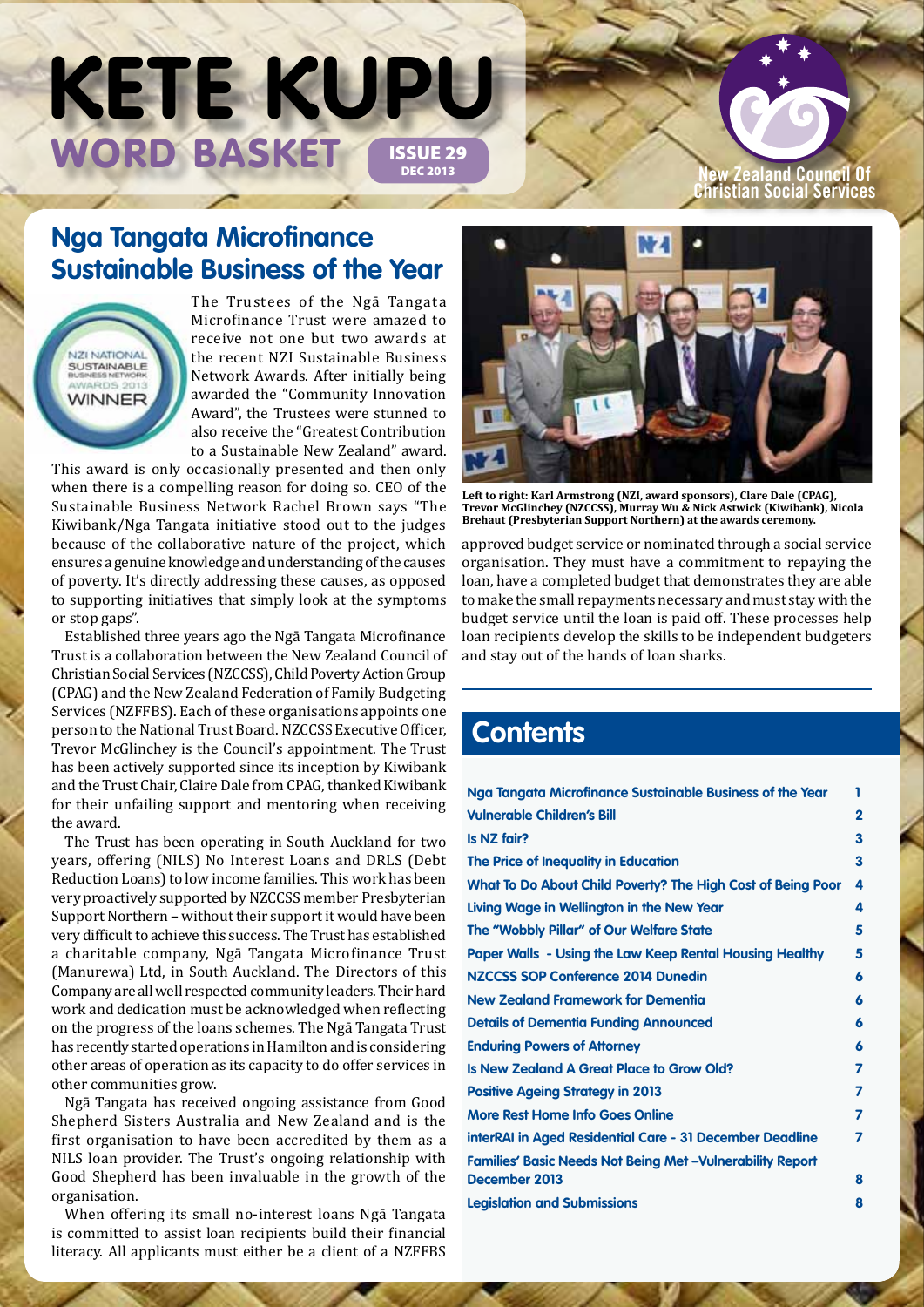# **Children and Families**

## **Vulnerable Children's Bill – good intentions but the framework can't deliver**

The Vulnerable Children's Bill has the stated intent to promote the best interests of vulnerable children but does not provide the framework to give effect to this intent. That was the central message of the NZCCSS oral submission to the Social Services Select Committee at Parliament in November. NZCCSS stressed the need for legislation to address the causes of child vulnerability and in closing the submission NZCCSS made the following points: NZCCSS is particularly pleased with Section 6 and the intent to promote "…the best interests of vulnerable children (having regard to the whole of their lives), including (without limitation) taking measures aimed at" a) protecting them from abuse; b) improving their physical and mental health and their cultural and emotional wellbeing; c) improving their education and training and their participation in recreation and cultural activities; d) strengthening their connection to their families, whānau, hapū and iwi or other culturally recognised family group; Increasing their participation in decision making about them, and their contribution to society; improving their social and economic wellbeing.

NZCCSS Executive Officer went onto say, "Unfortunately the Bill did not then provide a framework to give effect to this intent:

- The practical experience of NZCCSS members and the overwhelming weight of evidence demonstrates that childhood poverty is the biggest driver of vulnerability for children
- This bill does not provide any mechanisms to commit government to ensuring families are provided with a basic income which would allow them to provide the necessities of life for their children
- NZCCSS would welcome a Vulnerable Children's Bill that set out official poverty measures and set targets for poverty reduction for New Zealand's families
- A Vulnerable Children's Bill that provided support for the development of a values base that meant we, as a community, and as a nation would not accept that children should live in cold damp houses without enough to eat and that we as communities would all take responsibility for our children.
- NZCCSS looks to our government to provide a societal role model demonstrating that child poverty and family marginalisation is unacceptable.
- We seek a bill that provides programme of action to reduce the structural inequalities in our society so that all of our children have a good chance of living healthy and fulfilling lives. This is not that Bill."

Sonia Scott, the NZCCSS Policy Advisor who developed the submission was guided in her work by the NZCCSS Child and Family Policy Group. This Policy Group consists of Christian social service leaders with practical experience of the onthe-ground realities of working with vulnerable families and vulnerable whānau. This experience informed the direct feedback on different clauses of the Bill. Key points included:

- This group recognised a number of positives in the Bill and were particularly supportive of across agency holistic responses to working with children experiencing increased vulnerability.
- While recognising the desire to reduce child harm that sits behind those parts of this Bill that seeks to bar

people from participating in the children's workforce, in prohibiting people from associating with children and in removing subsequent children from their parents NZCCSS is concerned that there is no recognition of the possibility of hope and redemption.

- Our members employ a number of people from very difficult backgrounds, people who may have in fact committed some of the serious crimes which could result in exclusion from the children's workforce. They do so because it is often those who have already walked a mile in the shoes of the families they are working with who are able to support the families most in need of support to make positive changes.
- They often also work with parents who have had their children removed. These parents can reach a point in their life where change can be achieved and they can be successful parents. This Bill removes that hope.
- The social workers within our networks report that some of the most difficult families to work with are those families who are driven underground by the threat of losing their children or because they are in a relationship with a partner previously prosecuted or accused of abusing children. They are concerned that the Child Harm Prevention Orders may mean more families living in transience, with children not enrolled in school or with a GP so that their relationship is not "found out".

NZCCSS is supportive of the provisions in this Bill that provide for increasing the level of care and support for children in care and for transitioning young people from living in care to independence. We would like to see this level of support being established as an entitlement of support for children in care and in transition with less reliance on meeting "extraordinary needs" or meeting needs in "exceptional circumstances" at the "discretion of the Chief Executive" to a more open handed approach with more localised decision making.

The strengthening and greater support for the Family Group Conferences was strongly supported by our social services networks.

#### **The full NZCCSS Submission on the Vulnerable Children's Bill is available here: www.nzccss.org.nz under Publications**

#### **United Nations Universal Periodic Review of Human Rights in New Zealand**

New Zealand is required to give account to the rest of the world at the United Nations next year on progress to meet the requirements under human right conventions. The Human Rights Commission (HRC) has prepared a submission as has the New Zealand Government and many NGOs, including NZCCSS.

Read the submissions on the HRC website and learn more about steps to improve human rights in this country through the development of the Action Plan for Human Rights: **[www.hrc.co.nz/international-human-rights-new/upr-](http://www.hrc.co.nz/international-human-rights-new/upr-1314-nzs-second-universal-periodic-review)[1314-nzs-second-universal-periodic-review](http://www.hrc.co.nz/international-human-rights-new/upr-1314-nzs-second-universal-periodic-review)**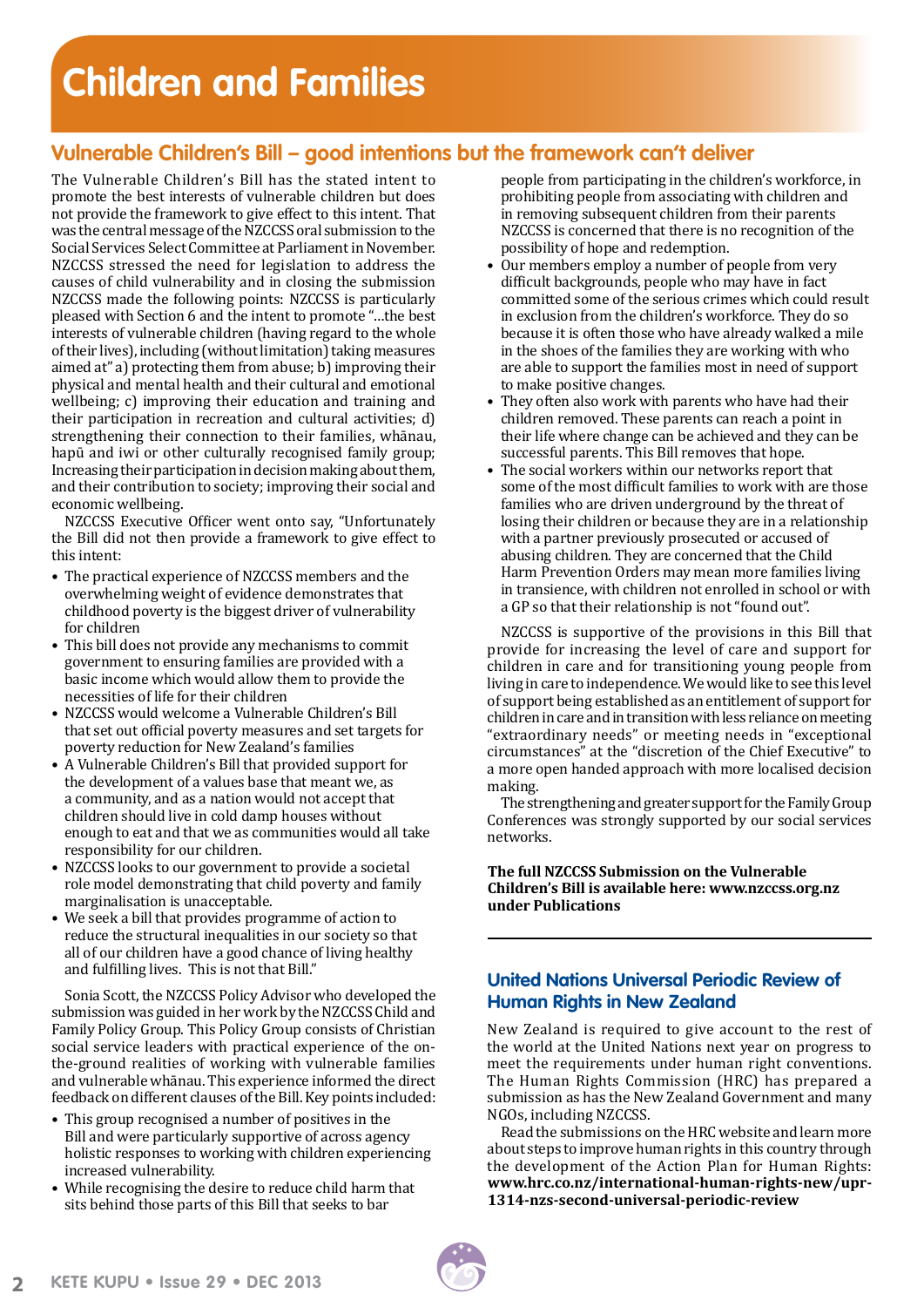# **Inequality and Poverty**

## **Is New Zealand Fair?**

A competition about inequality



## **Is NZ fair? Competition – Schools Get Creative**

A new board game, short films, photos, petitions, t-shirt art, poems, newspaper articles and posters – these are some of the wonderful creative entries from school students from around the country in the "Is New Zealand Fair?" schools competition run by Anglican Social Justice Unit in Christchurch.

The winners were announced on 6th December with first place in the primary/intermediate category, going to Pukehamoamoa School for a board-game simulating the real-life impacts of wealth inequalities. More than 100 people played the game and it was sent home to students' families.

Second place went to another Pukehamoamoa group, who started the Facebook group Paint Our Future [\(www.](https://www.facebook.com/paintourfuture) [facebook.com/paintourfuture](https://www.facebook.com/paintourfuture) ).They interviewed people about poverty, started a petition calling for action on child poverty, and drew the attention of Classic Hits radio station. Third place went to Manurewa Intermediate for a lively



**Facebook page Paint Our Future**

facebook discussion, great photo, and clearly vibrant discussion throughout the school.

In the secondary category, first place went to Avonside Girls High School. They created blackboard frames to collect students' opinions in the playground. They also gave away jellybeans and information reflecting the wealth distribution in New Zealand in a way that got lots of people talking.

In second place, another Avonside Girls High group wrote an article published in the Otago Daily Times (Extra!), which goes to 160 schools.

In third place, Feilding High School created a Facebook page about the gap between rich and poor. This grew quickly and generated discussion at the school.

The top two schools in each category each received an iPads as a prize. Many of the entries can be viewed on the Facebook page: **www.facebook.com/isnzfair**

## **The Price of Inequality in Education – PISA Shock**

As the news broke last week about New Zealand's sharp decline in mathematics, reading and science performance of our 15-year-olds in the international education rankings recorded by the 2012 OECD PISA study, many commentators pointed to the large inequalities in our education and wider society as the main contributing factor.

As education academic Dr Fiona Ells put it, the "real story is about equity. It is in everyone's interests that our education system serves all our students well. You can make a moral justification for it or an economic justification for it, but in both ways, decreasing the achievement differences between groups of students is a win for New Zealand." She goes on to point out that we are "above the OECD average on two measures that we don't want to be above average on: there are bigger differences in mathematics performance between rich and poor children in New Zealand than many other countries, and there is a significantly stronger-thanaverage relationship between the mathematics test scores and socio-economic status than most other countries (so it is harder to do well in New Zealand if you are poor than in other places)."

Other experts teachers, academics and commentators,

echoed these concerns about the impact of socio-economic inequalities in wider society on the home environment for children – poverty and inequality do impact on the ability of children to learn and their ultimate education outcomes. While it is possible for really good schools to help kids to succeed despite these challenges, it is an uphill battle.

Combined with widespread concerns about lowering of the bar for teacher standards and the way our education continues to fail Maori and Pasika students, the PISA results are a wake-up call on current education policy and a reflection of the international evidence that more equal countries (like Finland and Estonia) do better in education – because fewer kids

get left behind. The PISA 2012 New Zealand Summary Report is on the Ministry of Education website: **[www.minedu.govt.](http://www.minedu.govt.nz/NZEducation/EducationPolicies/InternationalEducation/ForInternationalStudentsAndParents/PISA.aspx) [nz/](http://www.minedu.govt.nz/NZEducation/EducationPolicies/InternationalEducation/ForInternationalStudentsAndParents/PISA.aspx)** 

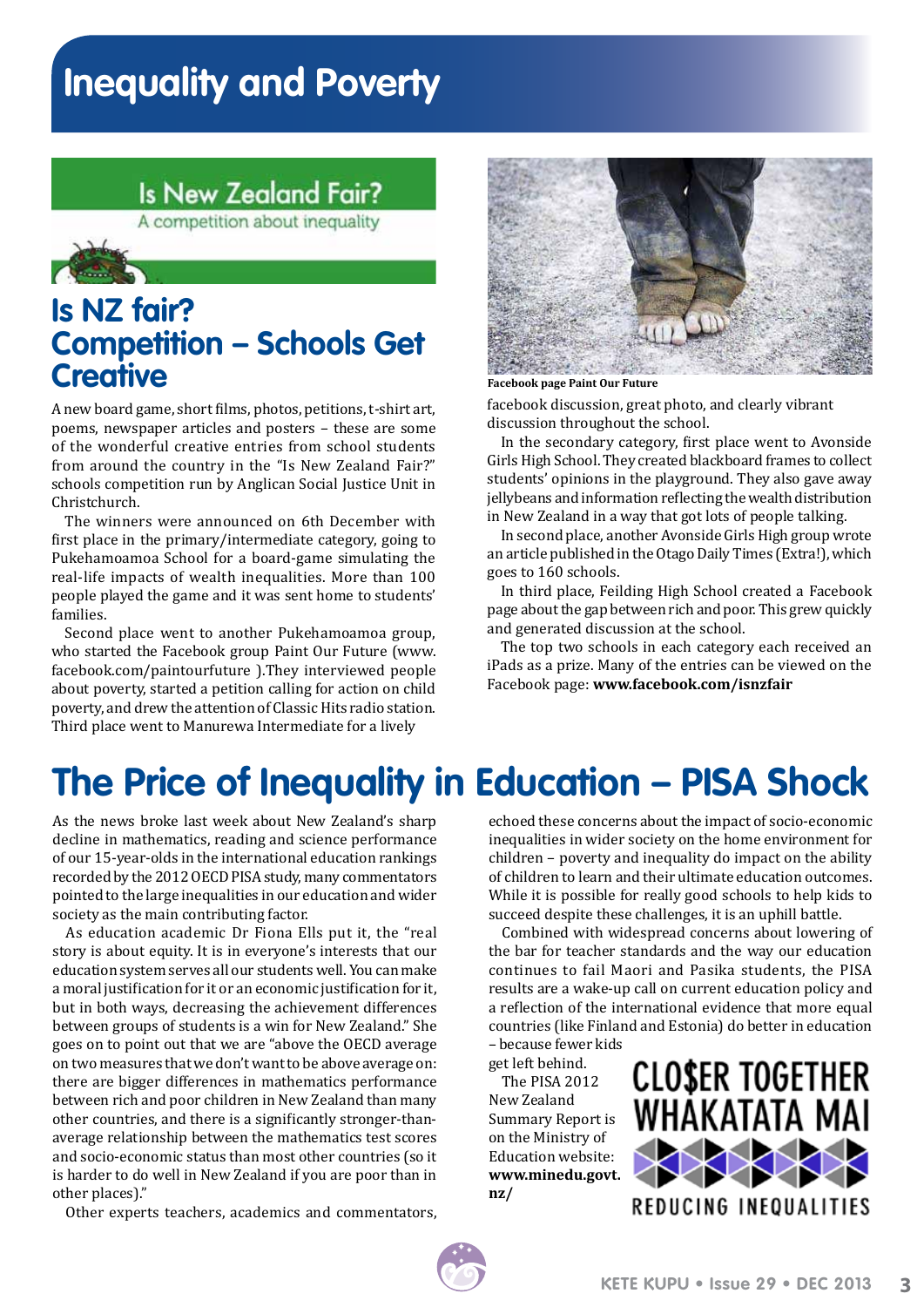# **Inequality and Poverty**

## **What To Do About Child Poverty? The High Cost of Being Poor**

Early December has seen a cluster of reports highlighting New Zealand's poor performance in looking after our children.

*Kids Missing Out* published by UNICEF reported on the continuing high child poverty levels in this country as a failure to fulfil international commitments made by New Zealand to the United Nations on the rights of children. Twenty years after adopting the United Nations Convention on the Rights of the Child, little progress has been made in this area yet as the report states, children's "wellbeing depends on their rights to healthcare, education and an adequate income being met."

Similarly, the PISA 2012 study (see article p.3) graphically showed the impact of inequality and poverty on education performance.

The release of the first *Child Poverty Monitor*, developed as a project between the Childrens Commissioner, Otago University and the JR McKenzie Trust, features much information but one key message – child poverty is not decreasing in any meaningful way and is still locked in at 25% of kids living poverty, a level well above that of a generation ago in the 1980s.



CPAG advocates Donna Wynd and Nikki Turner point to the impact of low income and social inequalities on children's health. They report that the "key barometer" of socio-economic inequality - the rate of hospitalisation for diseases related to socioeconomic conditions – continues to increase. The result of this poor health for these children is clear – reduced social and educational opportunities and falling behind other kids in their generation.

#### **What to do about this?**

Wynd and Turner point out that we know that we can make changes for the better. Work to increase immunisation rates and to close the equity gaps for Maori and Pacific children shows what can be achieved with political support and cross-sector collaboration.

Along with others like the Children's Commissioner, they call for a systematic approach that includes progress across all the areas that affect children:

- Adequate and affordable housing
- Better social policy and a focus on adequate incomes
- Sustainable parental employment
- Social support networks,
- Early childhood education
- Access to healthcare

The call is for cross-party to work to commit to setting targets to reduce poverty and measure and monitor progress. Election Year 2014 will be a time to focus political attention on this and find ways for us all to work together.

#### **View the Child Poverty Monitor at: <www.childpoverty.co.nz>**



**Source: Child Poverty Monitor [www.childpoverty.co.nz/flow](http://www.childpoverty.co.nz/flow-infographics/child-poverty-trends)[infographics/child-poverty-trends](http://www.childpoverty.co.nz/flow-infographics/child-poverty-trends)** 

## **Living Wage in Wellington in the New Year**

The movement to reduce inequality can point to a significant milestone in the decision by Wellington City Council to commit to implementing a living wage. The recent local body elections delivered a majority of councillors who have committed to supporting the living wage principle.

The WCC is committed to moving all directly employed staff to the living wage during 2014 and Deputy Mayor Justin Lester has also committed to further work to ensure that workers employed in council-controlled organisations and contractors, such as cleaners and parking wardens, are not left out. The WCC sees the living wage as part of its wider workforce strategy to encourage greater productivity, career pathways, a commitment to public service and to address a low wage issue within parts of Council.

The Living Wage Wellington group welcomed the WCC decision with spokesperson Rev. Brian Dawson saying that "Wellington has the highest average household incomes in New Zealand but also has the biggest gap between rich and poor. Our city has the capacity to address poverty and inequality, and Council can take a lead in this. It is good news that this process has begun. It is off to a good start and now we look forward to working with Council on its implementation".

Auckland Council is also working on introducing a living wage for its directly employed staff as part of its remuneration policy. The result of this will be pay increases for several thousand Wellington and Auckland council staff

who currently earn below the \$18.40 living wage rate.

**Read more about the Living Wage at: [www.livingwagenz.](http://www.livingwagenz.org.nz/index.php) [org.nz/index.php](http://www.livingwagenz.org.nz/index.php)** 



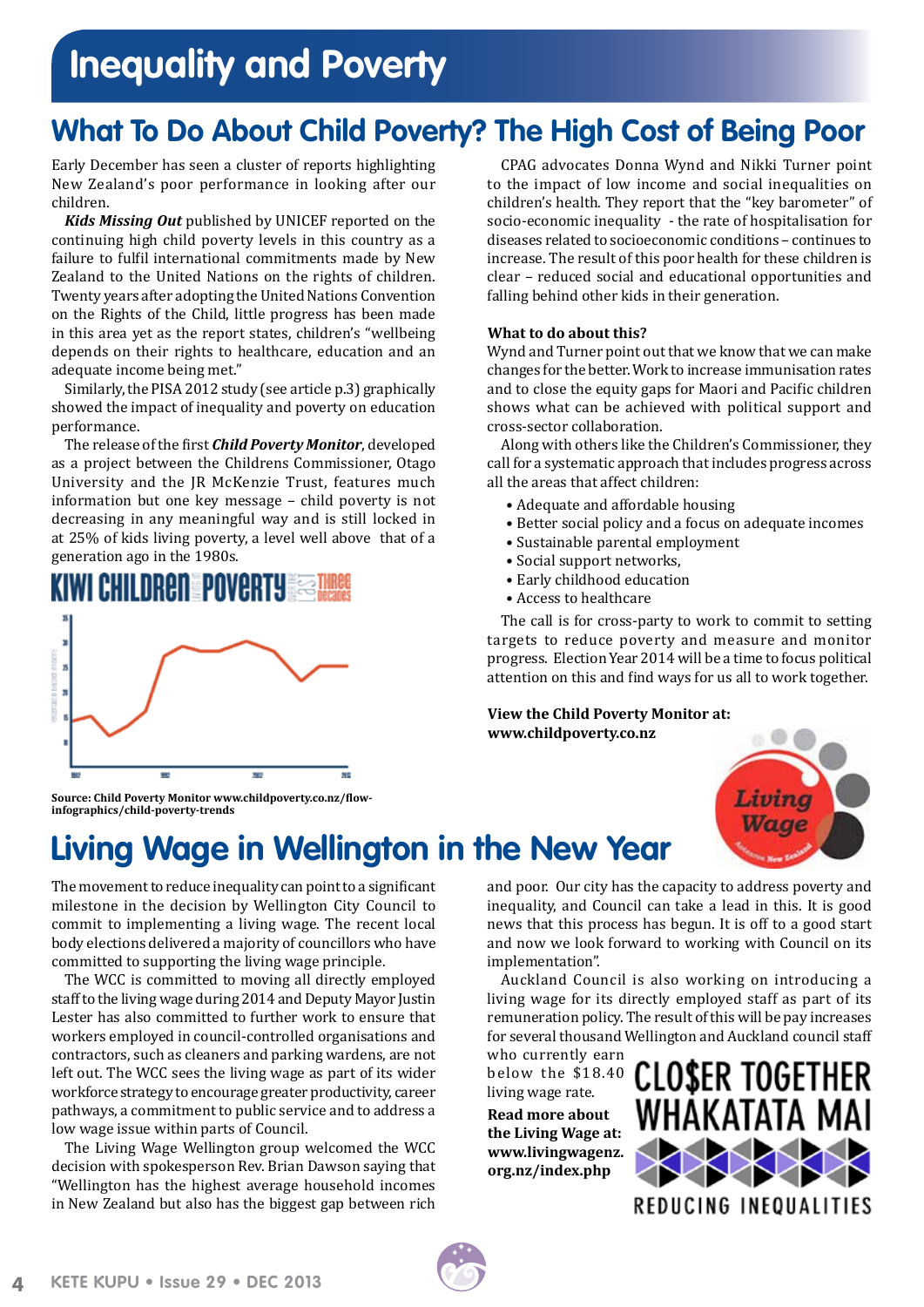# **Housing**

### **The "Wobbly Pillar" of Our Welfare State – 'Give Me Shelter' Report**



Salvation Army policy analyst and housing expert Alan Johnson has produced an insightful and comprehensive analysis of housing assistance policies in this country. 'Give me shelter: An assessment of New Zealand's housing assistance policies' was released in November and charts the "radical detour" New Zealand housing policy took in the early 1990s with the dismantling

of housing assistance policies of the previous 40 years and introduction of the Accommodation Supplement.

The report concludes that housing policy is very a "residual" policy area and not an important focus for social policy. Indeed one commentator has described it as the "wobbly pillar" of our welfare state when compared to the other pillars of our welfare system: health, education and the income support safety net.

The report makes a sustained effort to get behind the challenges of reviewing the effectiveness the accommodation supplement and income related rents. More than \$2 billion annually is spent on these government transfers yet there is a scarcity of public information or research that assesses their effectiveness or options for change.

#### **Lack of Vision**

Similarly, despite the "social housing reform" programme being pursued by the government, the report identifies a lack of vision or unifying view of social and affordable housing, poor understanding of future housing need and a failure to plan for this. Despite the level of expenditure on housing assistance, analysis of HNZ financial statements suggests that it is not being adequately funded and other community and social housing has not received sufficient investment. There is also a lack of "horizontal equity" between tenants in different social housing providers and private sector and a lack of integration of social housing policies with other current welfare policies.

The report proposes some elements for a way forward and a vision for housing based on ensuring that "all New Zealanders have access to secure housing of an acceptable standard which they can reasonably afford." There are policy responses put forward that would address the problems identified above. Re-framing housing as part of our "social infrastructure", reviewing the subsidies to ensure they are consistent, adequate and equitable, and well-integrated with other parts of the welfare system – these are some of the elements of the new vision proposed.

**Read the report online at The Salvation Army website: [www.salvationarmy.org.nz/research-media/social](http://www.salvationarmy.org.nz/research-media/social-policy-and-parliamentary-unit/latest-report/give-me-shelter)[policy-and-parliamentary-unit/latest-report/give-me](http://www.salvationarmy.org.nz/research-media/social-policy-and-parliamentary-unit/latest-report/give-me-shelter)[shelter](http://www.salvationarmy.org.nz/research-media/social-policy-and-parliamentary-unit/latest-report/give-me-shelter)** 

### **Paper Walls – Using the Law to Keep Rental Housing Healthy**

What if you tried to answer the basic questions about rental housing like:

- Why aren't current laws protecting tenants from unhealthy homes?
- What laws need to change?
- How can tenants in substandard rental housing in New Zealand protect themselves?
- How can New Zealand's housing law be used to raise rental housing standards?

The Anglican Social Justice Unit in Christchurch set about trying to answer those questions and the Paper Walls report released in November is the result.

The report identifies new arguments and options for tenants to protect their rights and improve the quality of their rental property. The report also identifies pressure points for law changes to assist tenants as well as answering questions around tenancy law.

The main answers to the questions above are summarised as:

- **1** Tenants can **stop their landlord** from renting their home out again until the landlord brings it up to housing health standards. There are several Acts that require certain standards of repair, design and health and government agencies such as the Tenacy Tribunal, Local Authorities and the Ministry of Business, Innovation and Employment all have powers and responsibilities to help.
- **2** Tenants can **take their landlord to the District Court** and seek a "further commission order" where the condition of their house poses a danger to their health. Unlike Tenancy Tribunal hearings, which are not subject to "legal precedent" rules, District Court proceedings are on the legal record and their decisions offer guidance to future cases about rights of tenants.

Several pressure points for change in the law are also identified, including introducing a rental housing warrant of fitness with measurable standards and regular inspections for private rental properties. Other areas include giving local authorities a wider range of powers to deal with sub-standard properties and to protect tenants through<br>'good cause' for eviction rules (similar to those in 'good cause' for eviction rules (similar employment law). More accessible

and transparent tenancy tribunal and government processes are also needed.

**Check out the report and further info at www.paperwalls.org/**

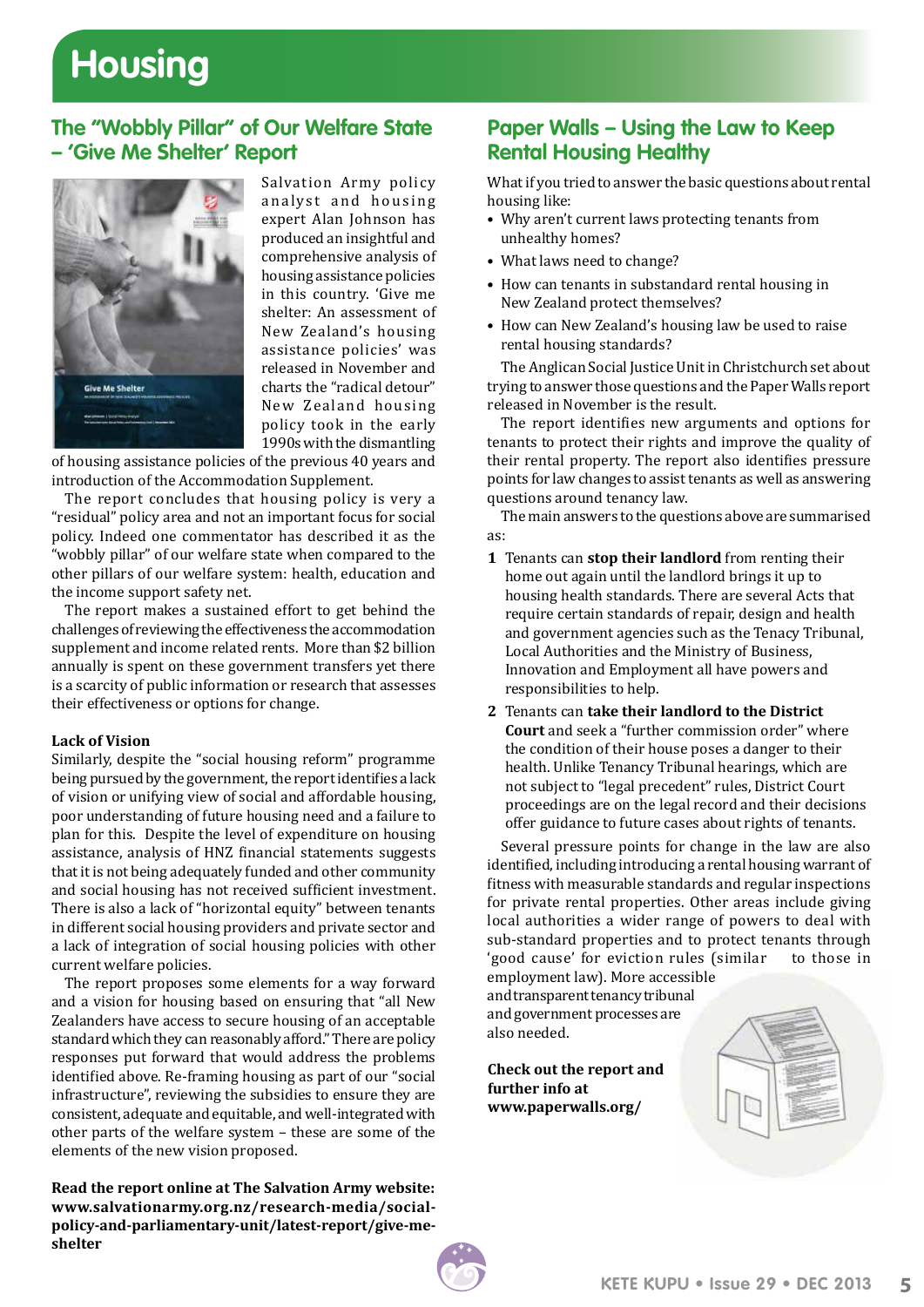## **Older People**



## **NZCCSS SOP Conference 2014 Dunedin – call for sponsors and exhibitors**

The New Zealand Council of Christian Social Services is holding our biennial Services for Older People Conference in Dunedin with the theme "The Next Stretch" on the 8th & 9th May 2014 at Dunedin Art Gallery. We are looking forward to heading to Dunedin for our conference and welcoming to this event a wide range of executives, directors, and other senior managers from aged care services, members of boards of governance, government agencies as well as other nursing, allied health and administrative staff from throughout New Zealand.

NZCCSS conferences are unique and distinctive events for social services working with older people. The conference is a place to work on the significant issues facing our sector over the "next stretch" informed by the values and perspective of our network of faith-based social service organisations.

The conference planning committee includes representatives from NZCCSS member agencies based in the region and they are working hard on putting together a programme featuring speakers and presenters with expertise across the whole range of support services for older New Zealanders. Among the keynote speakers invited for the conference are international expert on population ageing Dr Satya Brink from Canada, Australian expert on the aged care workforce Geoff Pearman.

For more information for sponsors and exbibitors, check out the link to the conference website at **<www.nzccss.org.nz>** or contact Pat Johnson DCMS Conference Management convene@dcms.co.nz (03) 477- 1377. Conference registrations will open in early 2014.

## **New Zealand Framework for Dementia**

Dementia in on the increase in this country with the number of people living with the condition expected to triple from 48,000 today to 150,000 by 2050. In 2012 the Government allocated \$2.5 million to District Health Boards (DHBs) to help them develop dementia care pathways with the aim of better supporting people with dementia and maximising their independence and wellbeing. The Ministry of Health (MoH) has worked with DHBs, people with dementia and a wide range of sector groups to develop a national framework to guide DHBs in developing dementia care pathways. In November 2013 the Framework for Dementia document: was published and is available online or had copies can be ordered on the MoH website: **[www.health.govt.nz/](http://www.health.govt.nz/publication/new-zealand-framework-dementia-care) [publication/new-zealand-framework-dementia-care](http://www.health.govt.nz/publication/new-zealand-framework-dementia-care)**

### **Details of Dementia Funding Announced**

At the same time as the release of the Framework, Associate Minister of Health Jo Goodhew announced more details of the extra \$3.2 million funding over three years that was allocated in the May 2013 Budget. The focus of the additional funding is supporting early diagnosis of dementia to help people communicate their treatment preferences to family and whānau. The funding includes significant investment in training healthcare workers in dementia signs and symptoms.

The funding has been allocated to three streams of work: \$1.25m for a public awareness campaign by Alzheimers New Zealand, \$750,000 for clinical education, coordinated by DHBs, to improve awareness and responsiveness of dementia in primary care and \$1.2m for dementia training for healthcare workers, coordinated by Careerforce New Zealand.

Alzheimers NZ Executive Director Catherine Hall says the \$1.25 million contract will support the organisation's work in helping people with dementia get an early diagnosis and access to education, support and services to improve their quality of life. NZCCSS looks forward to learning more about how the remainder of the funding will be utilised by Careerforce and DHBs and progress on the dementia care pathways will be an area of focus at the NZCCSS conference in May 2014.

### **Enduring Powers of Attorney – costly and complicated**

Earlier in 2013 the Ministry of Social Development ran an extensive public consultation on how effective the 2007 amendments to the Protection of Personal and Property Right Act relating to enduring powers of attorney have been. The amendments were introduced in 2008 to provide greater protections for people setting up an enduring power of attorney.

In October the Ministry published a summary of some of the results of this work. Overall the feedback indicated that the EPA provisions were sufficient to protect the person granting power of attorney (the donor) and the person granted those powers (the attorney) and to carry out the wishes of the donor.

Main criticisms focused on the costs of EPA (up to \$1,200 in legal fees), the complexities of setting them up (especially witnessing requirements), and that attorneys often do not know what is required of them. There was also concern raised about level of abuse of the powers of attorney and the need to ensure monitoring and accountability provisions to prevent abuse of EPAs by attorneys. It is also expensive and difficult to challenge an attorney or lay a complaint. Another issue was around clarifying who can certify mental capacity, as some medical practitioners are not comfortable with being asked to do this.

Some suggestions coming out of the consultation include a public education campaign and information brochures to better inform the public. There is also a suggestion for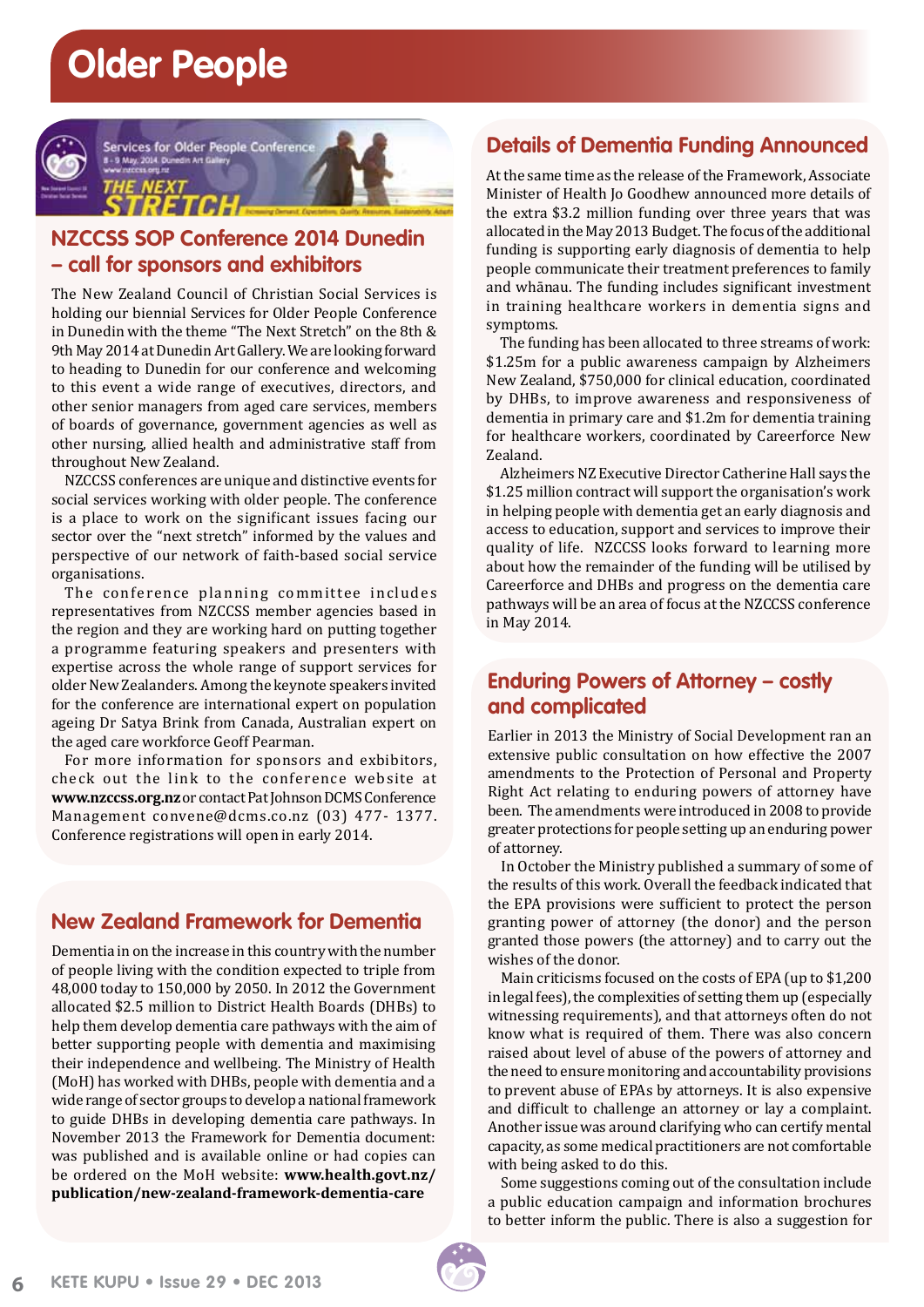# **Older People**

a national register of EPAs to help identify if one exists for a person or resolve competing claims by family members.

The Minister for Senior Citizens is due to report back to Parliament about the findings of the work and whether further changes to the legislation are needed. Find out more on the MSD website: **[www.msd.govt.nz/about-msd-and](http://www.msd.govt.nz/about-msd-and-our-work/whats-happening/index.html)[our-work/whats-happening/index.html](http://www.msd.govt.nz/about-msd-and-our-work/whats-happening/index.html)** 

### **Is New Zealand A Great Place to Grow Old?**



The Global AgeWatch 2013 report is an interesting new publication that provides some intriguing international comparisons for New Zealand as a place to grow old. While overall ranking 7th out of 93 countries analysed, income the New Zealand income security ranking was 43rd compared to 3rd ranking for health status.

This initial comparison sets

out the overall risks to wellbeing for older people and the specific risks for health services – lower performance in other areas can lead to significant reduction in overall wellbeing for older people. It underlines the importance of pursuing more joined up and strategic approaches in responding to population ageing.

Check out the report online at **[www.helpage.org/global](http://www.helpage.org/global-agewatch/reports/)[agewatch/reports/](http://www.helpage.org/global-agewatch/reports/)** 

### **Positive Ageing Strategy in 2013 – indicators but where are the measures?**

The Associate Minister of Health launched the *Older New Zealanders: Healthy, independent, connected and respected* update report on the Positive Ageing Strategy in October. This strategy is now the lead strategy for older persons' policy since the Health of Older People Strategy lapsed.

The report includes the commitment to "making sure older people are well supported to maintain good health and active, safe and connected lives" including working to "ensure older people get the right support and services". The strategy emphasises collaboration between government agencies and with communities and sets out a very clear set of progress indicators for the strategy (p.6).

Unfortunately, the document does not contain any measures of these indicators and neither does the MSD website appear to have up to date statistics on these indicators. This leaves us wondering at NZCCSS how the Government will know if their strategy is succeeding? Read the report online at:

**[www.msd.govt.nz/what-we-can-do/seniorcitizens/](https://www.msd.govt.nz/what-we-can-do/seniorcitizens/positive-ageing/connected/) [positive-ageing/connected/](https://www.msd.govt.nz/what-we-can-do/seniorcitizens/positive-ageing/connected/)**

### **More Rest Home Info Goes Online**

In November the Ministry of Health began the publication of full rest home audit reports online and introduced a new website map format for the online information on rest homes. These are further initiatives from the Ministry aimed at increasing quality and safety through increasing information to the wider public.

Generally consumer groups such as Age Concern and Grey Power have welcomed the additional information but, as has been pointed out by others, the full audit reports are often long and technical and not easy to interpret.

The existing audit summaries have been re-organised on the MoH website into a map format, making it easy to locateand compare facilities (see **[www.health.govt.nz/](www.health.govt.nz/your-health/certified-providers/aged-care) [your-health/certified-providers/aged-care](www.health.govt.nz/your-health/certified-providers/aged-care)** ) and the full audit reports can be accessed via a link from the same web page.

NZCCSS welcomes any feedback from the sector about how the information is being used and whether they feel it is having any impact on how clients, families and the wider community interacts with aged residential care. Contact us at: paul.barber@nzccss.org.nz or (ph)04 4732627.

## **interRAI in Aged Residential Care - 31 December Deadline**

Aged care facilities that have not signed up for interRAI training for their registered nurses by 31st December 2013 will miss out on the \$650 funding support payment being offered by the Ministry of Health. interRAI is an assessment tool designed to help nurses understand the needs of their residents in order to plan their care. The Ministry of Health is making use of the interRAI in aged residential care mandatory by 1 July 2015 and requiring all aged care facilities to being engaged in training by June 2014.

Latest information from the project suggests that the vast majority of facilities are now signed up for training and all facilities that are signed up will be reimbursed \$650 per registered nurse as a contribution to back-fill, provided the nurse achieves competency within a total of 12 weeks. Once competent, the facility must require the nurse to use the interRAI LTCF as their primary assessment on an ongoing basis.

There is considerable debate and frustration in the sector about the interRAI implementation process and the decision to accelerate its implementation, which has placed a great deal of pressure on the sector and additional costs that are not being fully compensated by the government. Check out the debate on the **[InSite magazine website](http://www.insitemagazine.co.nz/issues/may-2013/on-the-soap-box-victoria-brown/#.UqfAaSfomKI) www. insitemagazine.co.nz/issues/may-2013.**

The latest newsletter from the interRAI project attempts to to address these concerns reporting on the benefits to families, residents and facilities of the involvement of families in the shared process of doing interRAI assessments and the individualised plans of care that result. Read the latest newsletters **[here \(www.interrai.co.nz\)](http://www.centraltas.co.nz/LinkClick.aspx?fileticket=qzkF5BUsDSM%3d&tabid=259&mid=93).**